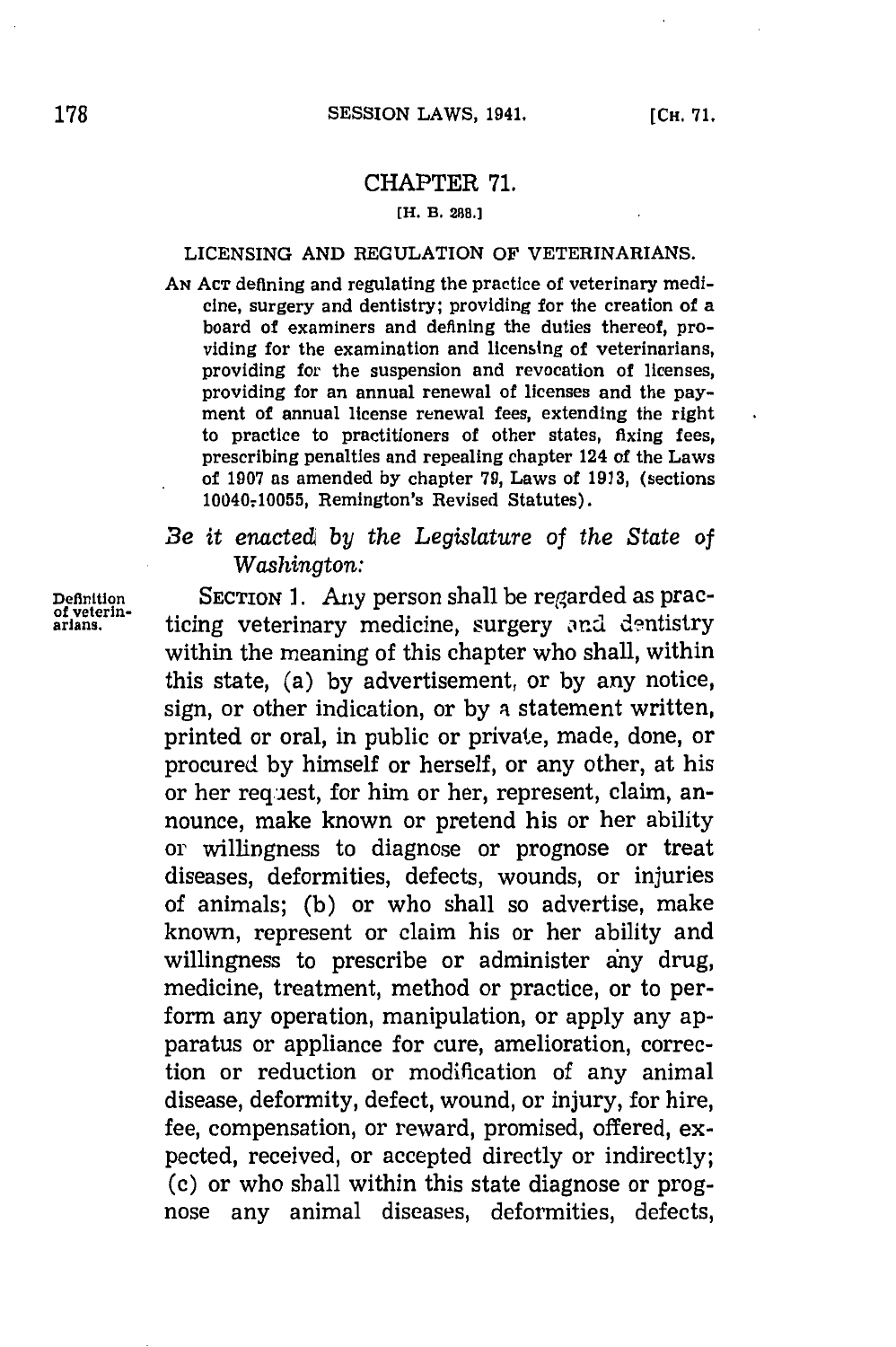wounds or injuries, for hire, fee, reward, or compen- **Definitions.** sation promised, offered, expected, received, or accepted directly or indirectly; **(d)** or who shall within this state prescribe or administer any drug, medicine, treatment, method or practice, or perform any operation, or manipulation, or apply any apparatus or appliance for the cure, amelioration, alleviation, correction, or modification of any animal disease, deformity, defect, wound, or injury, for hire, fee, compensation, or reward, promised, offered, expected, received or accepted directly or indirectly.

**SEC.** 2. It shall be unlawful for any person to **Unlawful** practice the profession of veterinary medicine, sur-<br>with act.<br>with act. gery, or dentistry in this state, who shall not have complied with the provisions of this chapter.

**SEC. 3. A** board of examiners to consist of three **Veterinary** (3) practicing veterinarians, to be known as the Washington State Board of Veterinary Examiners, shall be appointed from time to time **by** the **GOV- Appointment** ernor, upon the request of the Director of Licenses. The Governor shall certify to the Director of Licenses the names of those appointed to said board. No person shall be eligible for such appointment un- Qualifica-<br>tions of less he is an actual resident of the state in active *examiners*. practice of veterinary medicine, surgery and dentistry, has been for a period of five **(5)** years or more legally licensed to practice veterinary medicine, surgery and dentistry in this state.

SEC. 4. It shall be the duty of the board to pre- **Duties of** pare examination questions, conduct examinations, board. and grade the answers of applicants.

SEC. 5. Each member of the board shall receive **Compensa**ten dollars (\$10) per day for each day spent in con- *members*. ducting the examination and in going to and returning from the place of examination, and his actual and necessary traveling expenses.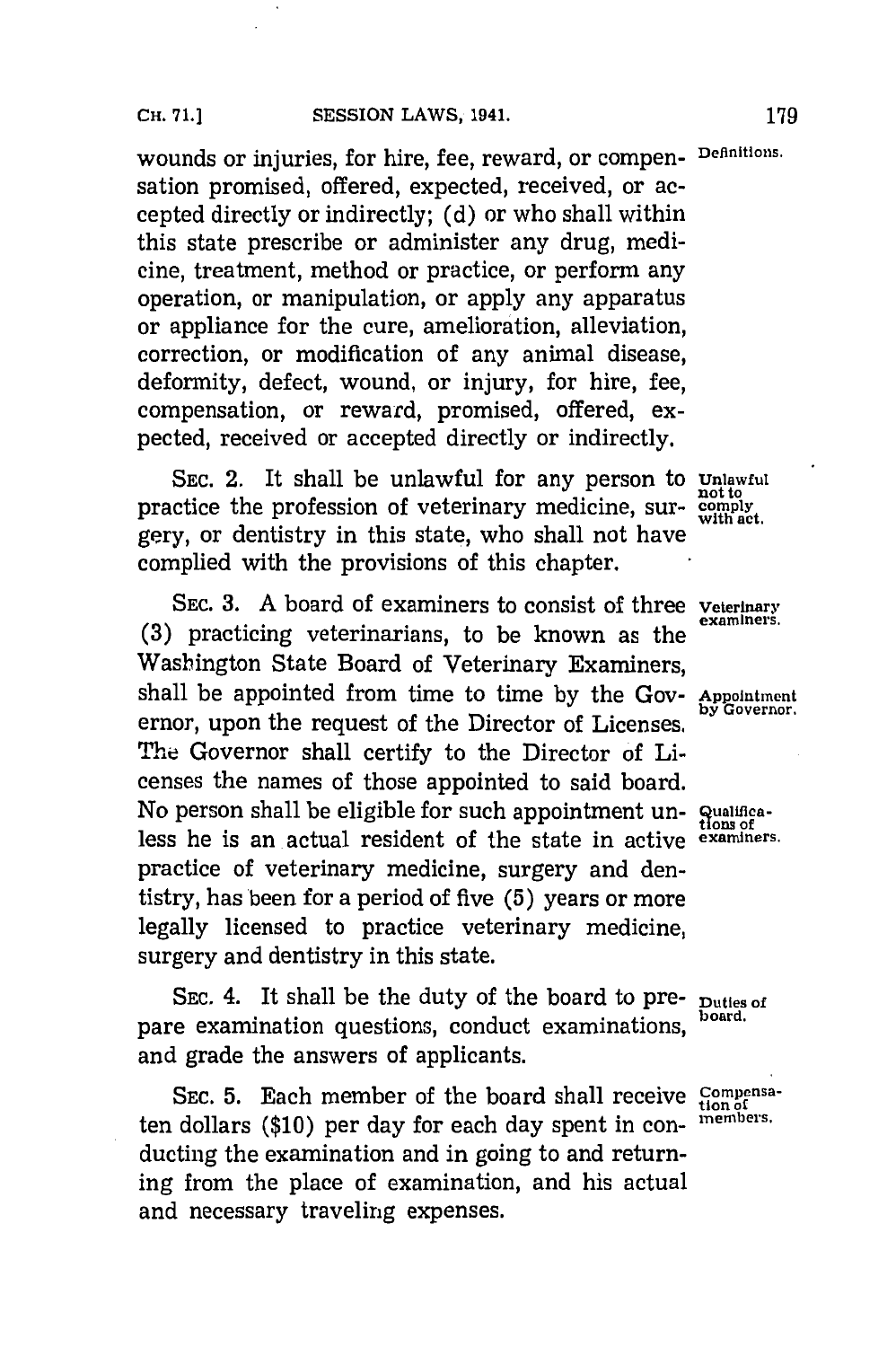Unprofes-<br>sional con-<br>duct bars<br>applicant.

**Veterinarian SEc. 6.** No person, unless registered or licensed must be to practice veterinary medicine, surgery and dentistry in this state at the time this act shall become operative, shall begin the practice of veterinary medicine, surgery and dentistry without first applying for and obtaining a license for such purpose from **Procedure.** the Director. In order to procure a license to practice veterinary medicine, surgery and dentistry in the State of Washington, the applicant for such Ii-**Application.** cense shall file his application at least fifteen **(15)** days prior to date of examination upon a form furnished **by** the Director of Licenses, which, in addition to the fee provided **by** this act, shall be accompanied **by** satisfactory evidence that he is at **9uiiica** least twenty-one (21) years of age and of good moral character, and **by** a diploma from some legally chartered veterinary college or veterinary department of any university or agricultural college, recognized **by** the American Veterinary Medical Association, evidencing the fact that the applicant has been in actual attendance at the lectures, instruction and examinations for a period of at least four (4) academic years of thirty-two (32) to thirty-six (36) weeks each. Said application shall be signed **by** the applicant and sworn to **by** him before some person authorized to administer oaths. When such appli-Sufficiency. cation and the accompanying evidence are found<br> **such a set of a set of a contract of a** cannot examined. satisfactory, the Director shall notify the annicant satisfactory, the Director shall notify the applicant to appear before the board for the next examination: *Provided, however,* That the Director of Licenses must deny the application of every applicant who has been guilty of unprofessional conduct within the two  $(2)$  years immediately preceding date of application for license.

**Time for SEC. 7.** Examinations for license to practice vetexamina-<br>tions. **erinary medicine, surgery and dentistry shall be**<br>because the surgery and dentistry shall be held in June of each year, and at such other times and places as the Director may authorize and direct.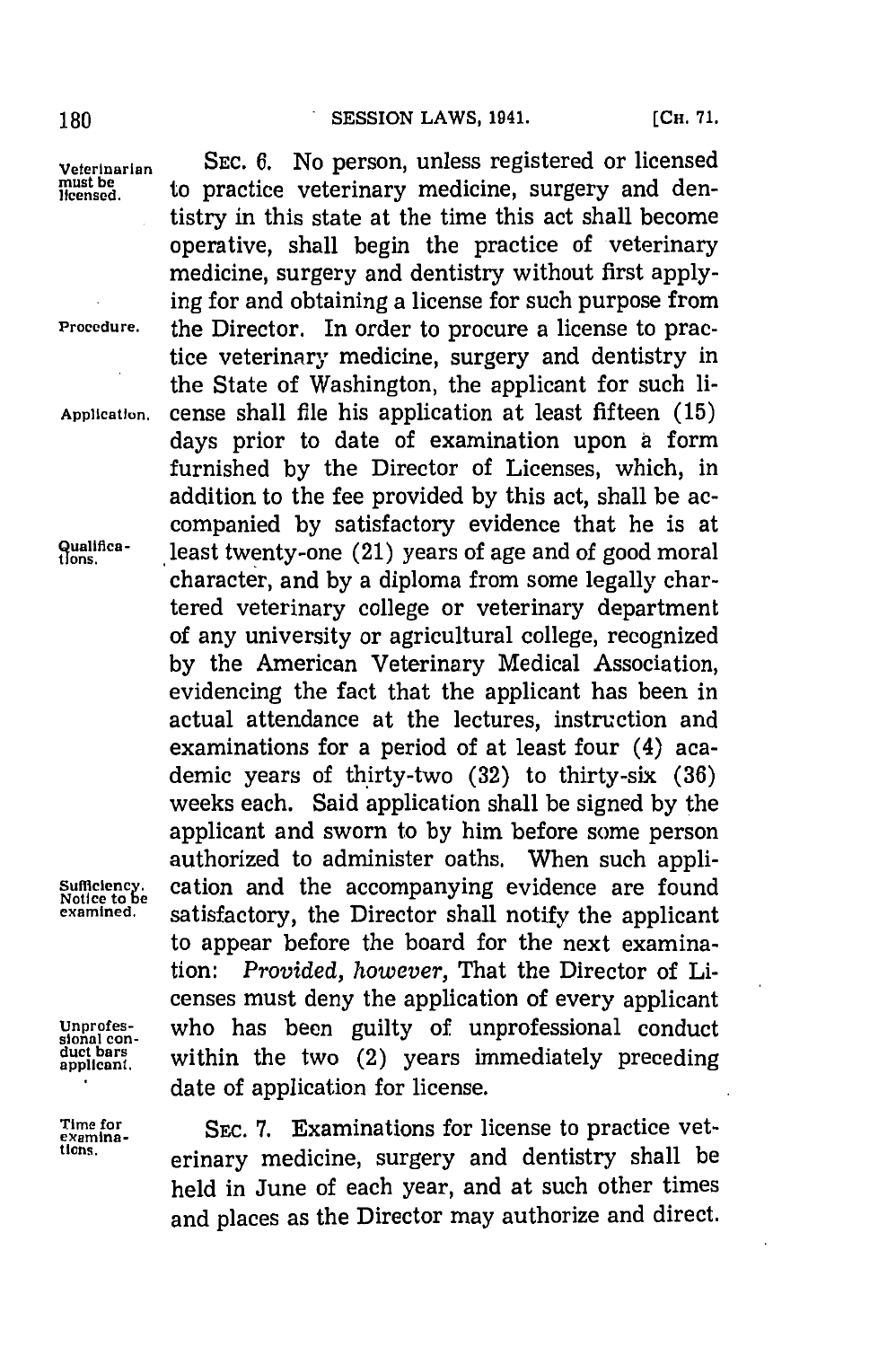Said examination, which shall be conducted in the **Examina-**English language, shall be, in whole or in part, in writing on the following subjects: Veterinary anat- **Subjects.** omy, surgery, obstetrics, pathology, chemistry, **hy**giene, veterinary diagnosis, materia medica, therapeutics, parasitology, physiology, sanitary medicine, and such other subjects which are ordinarily included in the curricula of veterinary colleges, as the board may prescribe.

**SEC. 8.** Examinations on each such subject shall consist of not less than ten **(10)** questions, answers to which shall be marked upon a scale of zero to ten **(10). All** applicants must obtain not less than an average grade of seventy-five per cent (75%). **Average All** examinations provided for in this act shall be conducted **by** the board under fair and wholly impartial methods and subject to such rules and regulations as the Director may establish.

**SEC. 9.** The board shall certify to the Director **Board to certify** the names of all applicants who have successfully **those** passed an examination and are entitled to a license to practice veterinary medicine, surgery and dentistry. The Director shall thereupon issue a license **Director** to to practice veterinary medicine, surgery and den- **license.** tistry to such applicant.

**SEC. 10.** Any applicant who shall fail to secure **May retake** the required grade in his first examination shall be **upon failure.** entitled to take a second examination within one **(1)** year without additional fee. After the expiration of one **(1)** year, such applicant shall pay the regular fee.

**SEC. 11.** Any person who shall make application for examination, as provided **by** section 4 of this act, and whose application is found satisfactory **by** the Director, may be given a temporary certificate to **May be** <sup>g</sup>**ranted** practice veterinary medicine, surgery and den- **temporary** tistry until the date of the next succeeding examina-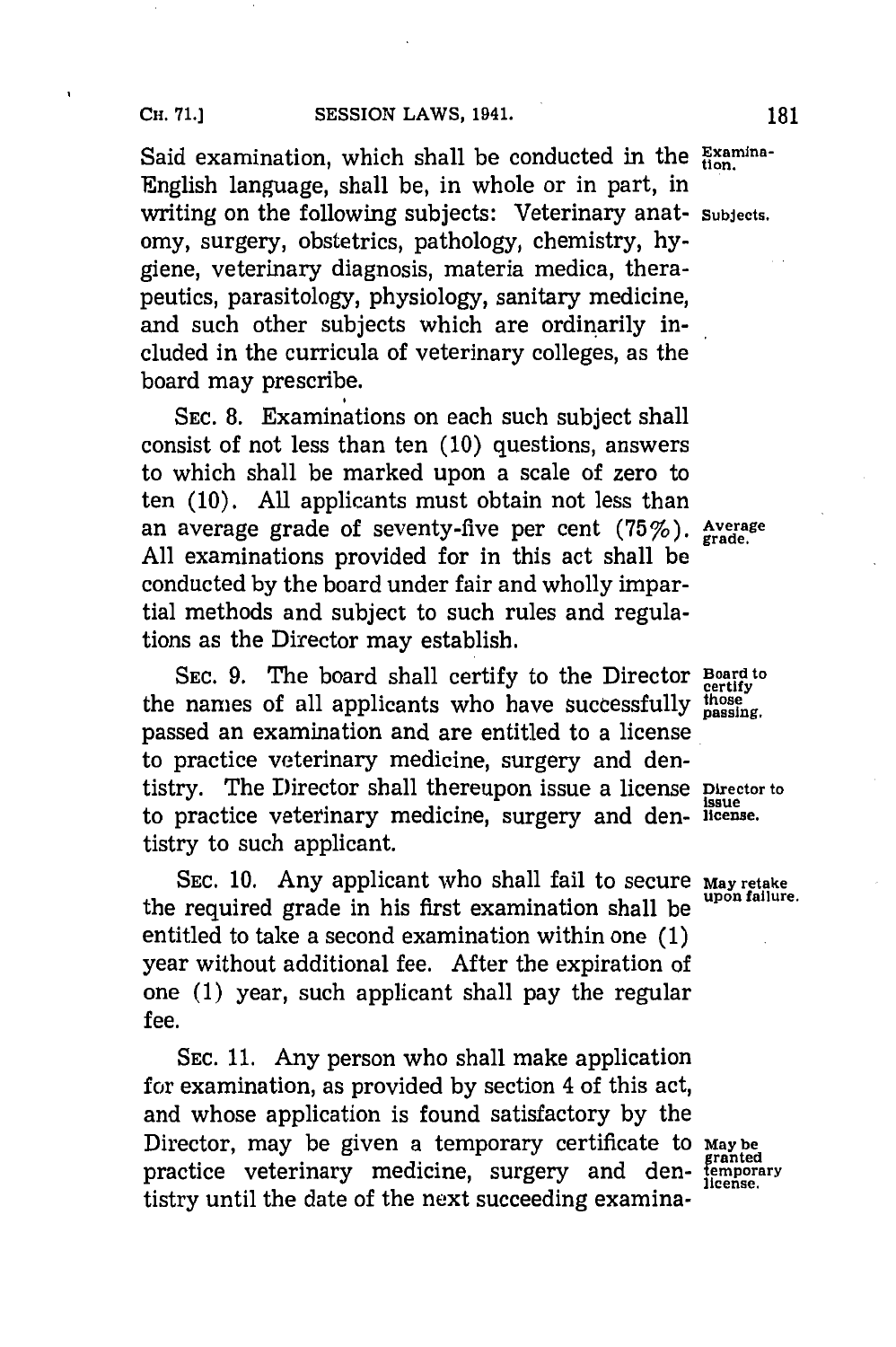tion and no longer. Such temporary certificate must be surrendered at time of such examination and no more than one **(1)** temporary certificate may be issued to any applicant.

censed to practice veterinary medicine, surgery, and dentistry in another state or territory which has and maintains a standard for the practice of veterinary medicine, surgery and dentistry which is substantially the same as that maintained in this state, and who has been lawfully and continuously engaged in the practice of veterinary medicine, surgery and

**On.** before filing his application to practice in this state and who shall submit to the Director a duly attested certificate from the examining board of the state or territory in which he is registered, certifying to the fact of his registration and of his being a person of good moral character and of professional attainments, may upon the payment of the fee as provided herein, be granted a license to practice veterinary medicine, surgery and dentistry in this state, without being required to take an examination: *Provided, however,* That no license shall be issued to any applicant, unless the state or territory from which such certificate has been granted to such applicant shall have extended a like privilege to engage in the practice of veterinary medicine, surgery and dentistry within its own borders to veterinarians heretofore and hereafter licensed **by** this state, and removing to such other state: *And provided further,*

**Reciprocity. SEc.** 12. Any person who has been lawfully li-

**1ua11 fica-** dentistry for two (2) years or more immediately

**Further That the Director of Licenses shall have power to power to a property and the property of**  $\frac{1}{2}$ 

**License SEC. 13.** The license of any person heretofore or **inay be suspended.** hereafter granted to practice veterinary medicine, surgery and dentistry in this state may be suspended

enter into reciprocal relations with other states whose requirements are substantially the same as

those provided herein.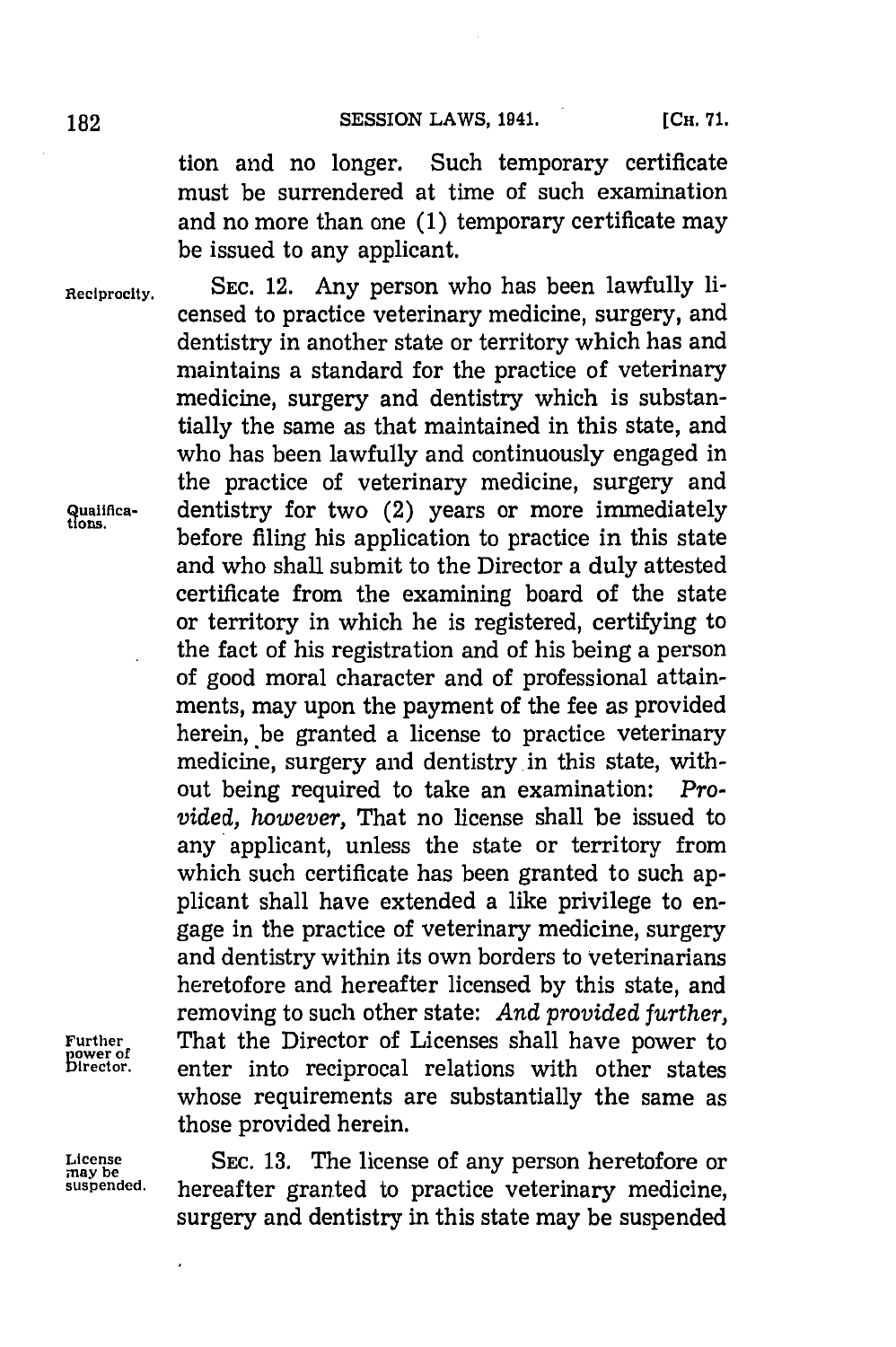for a certain period of time or revoked, in the manner provided **by** section **103,** chapter **7** of the Laws of **1921,** (section **10861,** Remington's Revised Statutes) for any of the following causes, which shall be **causes,** deemed to be unprofessional conduct within the meaning of this act:

(a) The employment of fraud, misrepresentation or deception in obtaining such license.

**(b)** Conviction of a crime involving moral turpitude.

**(c)** Chronic inebrity or habitual use of drugs.

**(d)** Fraud in representation as to skill or ability.

(e) Use of untruthful or improbable statements in advertisements, publicity material or interviews.

**(f)** Distribution of alcohol or drugs for any other than legitimate purposes.

*(g)* \*Personation of another licensed practitioner.

(h) Violation or attempting to violate, directly or indirectly, any of the provisions of this act.

SEC. 14. In all proceedings having for their pur- **Notice to**<br>pose the revocation or suspension of a license to license. practice veterinary medicine, surgery and dentistry, the holder of such license shall be given twenty (20) days notice in writing **by** the Director, which said notice shall specify the offense or offenses against **To specify**<br>notice shall specify the offense or offenses this act with which said accused person is charged, and said notice shall also give the day and place where the hearing is to be held, which place of hear- Hearing. ing shall be in the city of Olympia unless a different place shall be fixed **by** the Director of Licenses. The Director shall have the power to issue subpoenas to **Power to** subpoena. compel the attendance of witnesses, or the production of books or documents. The accused person shall have opportunity to make his defense, and may have issued such subpoenas as he may desire. Subpoenas shall be served in the same manner as civil cases in the Superior Court. Witnesses shall testify under oath, administered **by** the Director. Testi-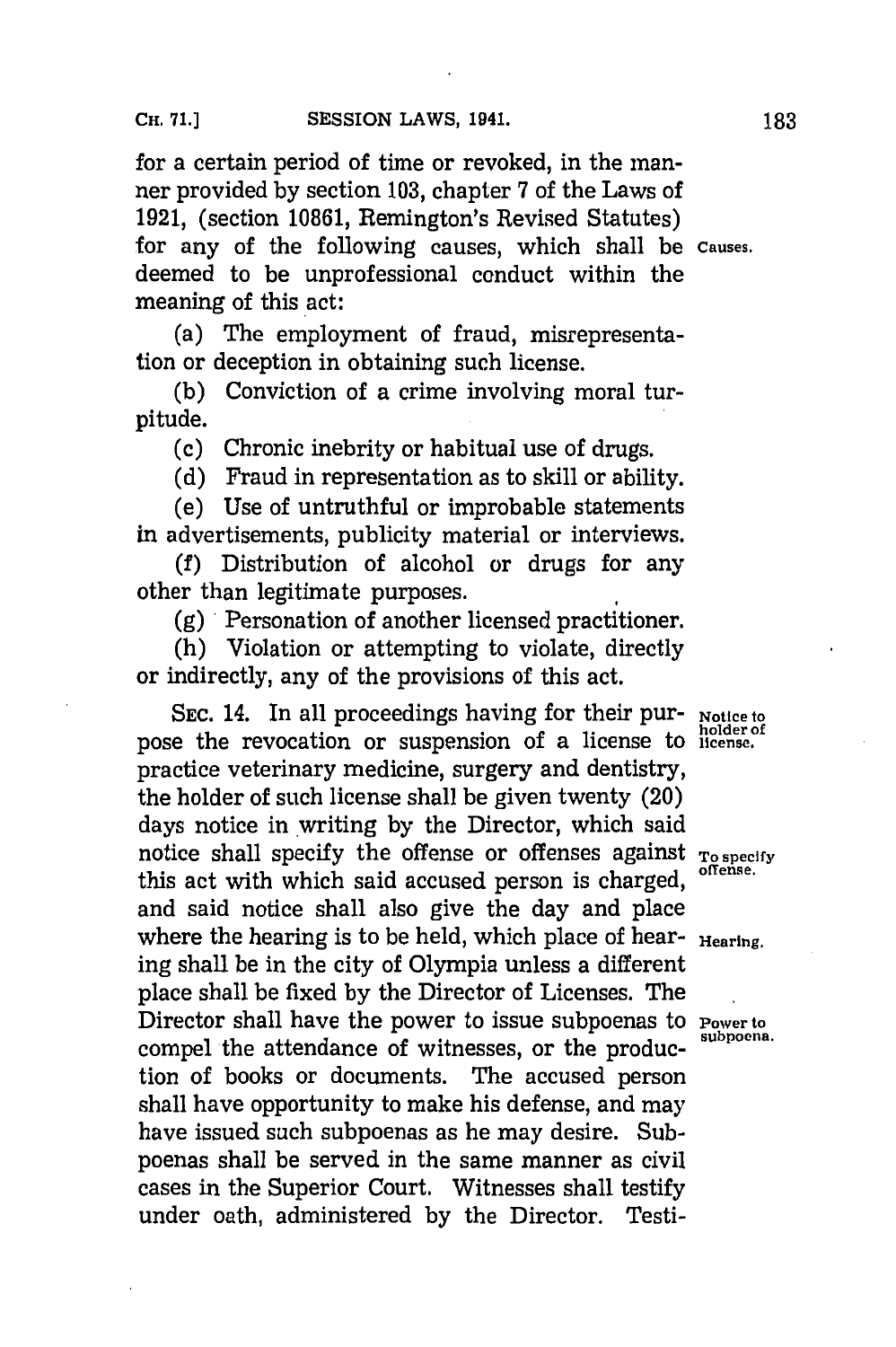**Superior<br>Court to<br>try de novo.** 

**Veterina-. SEC. 16.** Each person now qualified to practice rians to<br>register **veterinary medicine, surgery and dentistry in this**<br>annually. state or who shall hereafter be licensed to engage in such practice, shall register with the Director of Licenses annually and pay the annual renewal registration fee provided hereinafter on or before the first day of July of each year, and thereafter the license of such person shall be renewed for such calendar year.

Testimony mony shall be taken in writing, and may be taken **by** deposition under such rules as the director may prescribe. The committee shall hear and determine **Conmmittee** the charges and shall make findings and conclusions **findings,** upon the evidence produced, and shall file the same in the Director's office, together with a transcript of all the evidence, a duplicate copy of which shall Order of **be served upon the accused.** The revocation or sus-<br>revocation **property** population of a license to practice shall be in uniting to be in **pension** of a license to practice shall be in writing **Contents,** signed **by** the Director, stating the grounds upon which such order is based.

**Suspended SEC. 15.** Any person feeling himself aggrieved **person may appeal. by** an order of the Director shall have the right to appeal from such order within fifteen **(15)** days after a copy of such order is served upon him, to the Superior Court of any county, which court shall hear such matter de novo. An appeal shall lie to the Supreme Court of the state from the judgment of **Further** said Superior Court in the same manner as provided by law in other civil cases.

Failure to SEC. 17. Any failure, neglect or refusal on the register. part of any person duly licensed to practice veterinary medicine, surgery and dentistry **by** said Director, to register and pay the annual registration fee to the Director on or before July 1st of each year shall render the license invalid, and it shall not be **Penalty,** reinstated except upon written application therefor to the Director and payment of a penalty of ten dol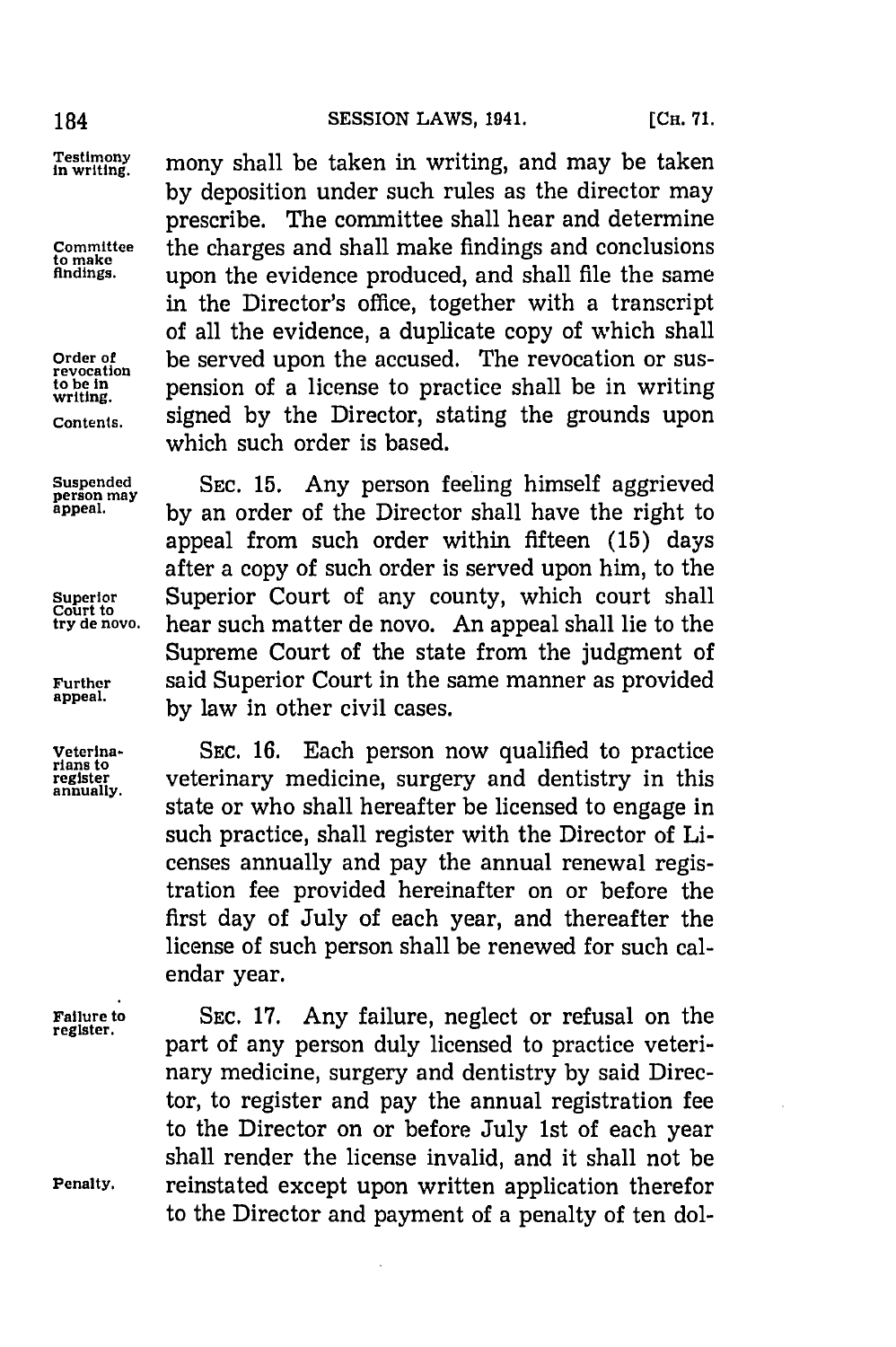lars **(\$10),** together with all delinquent annual license renewal fees.

SEC. 18. Every person holding a license under **Display** the provisions of this act shall conspicuously display it in his principal place of business, together with the annual renewal license certificate.

SEC. 19. The following fees shall be charged by  $_{\text{Fees.}}$ the Director of Licenses:

(a) For a license to practice veterinary medi- **Examination.** cine, surgery and dentistry issued upon an examination given **by** the examining board, twenty-five dollars **(\$25).**

**(b)** For a license to practice veterinary medi- **Reciprocity.** cine, surgery and dentistry issued upon the basis of a license issued in another state, fifty dollars **(\$50).**

(c) For the annual renewal of a license to prac- **Annual** tice veterinary medicine, surgery and dentistry, five **renewal.** dollars **(\$5).**

SEC. 20. Nothing in this act shall be construed **Not to apply** to apply to commissioned veterinarians in the **employees.** United States Army, to veterinarians employed **by** the United States Bureau of Animal Industry, to any owner of livestock from personally treating his own **Person may** animals, to the castrating and dehorning of cattle, to **animnals.** the castrating and docking of sheep, to the castrating **Limnits.** of swine or to the caponizing of poultry.

**SEC.** 21. The term "board" used in this act shall **Definition.** mean the Washington state board of veterinary examiners; the term "committee" shall mean a committee selected in the manner provided in section **103,** chapter **7** of the Laws of **1921,** (section **10861,** Remington's Revised Statutes) and for the purposes named therein; and the term "Director" shall mean the Director of Licenses of the State of Washington.

SEC. 22. It shall be unlawful for any person to Unlawful to append any veterinary title to his name, without **without authority.** having been authorized so to do legally, or to assume